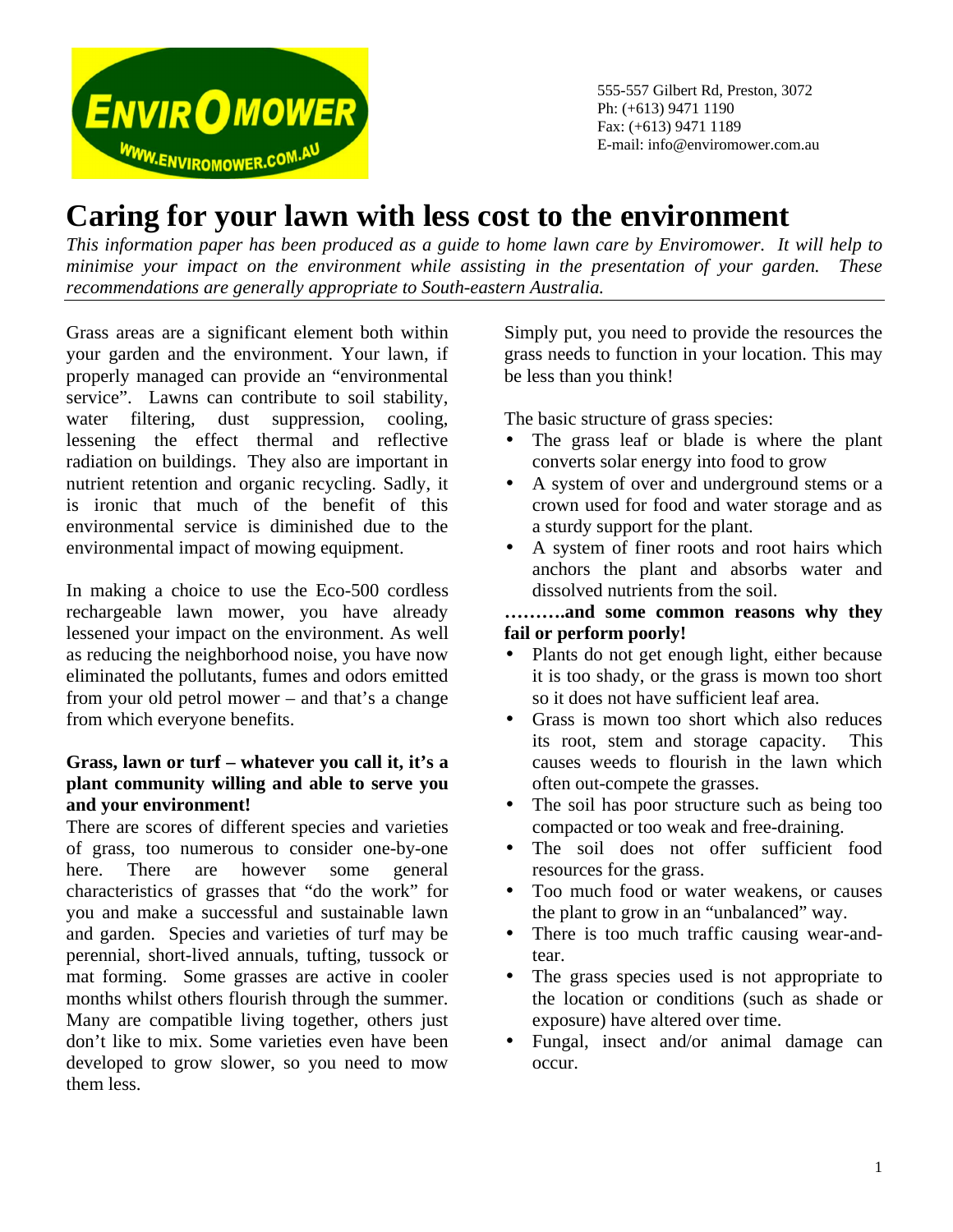• The grass is afflicted by sheer age or is needing rejuvenation (see section on cultivation)

## **A brief word on lawn design and layout**

A lawn area is often referred to as the gardens "green canvas" and is a useful design element as well as being a practical solution for using certain types of space. And of course, a lawn provides space to spread out, play a game or to view whatever there is to see.

It is important to emphasise that there are times when it is not appropriate, practical or necessary to install or maintain a lawn. Alternatives to grass such as paving, gravel, mulches or non-mowing ground cover plants in all or part of the garden are often a useful, sometimes necessary solution.

These are some simple points to consider in designing or laying out lawn areas around your home.

- Avoid attempting to establish grass under the heavy shade and competition of trees. Use alternative treatments such as ground covers or solid surfaces. Be aware of how the sunlight tracks across the yard and if possible, position lawn to get the appropriate level of sun.
- More generous, rounded or squarer areas are generally more practical to maintain than longer narrow sections of lawn. Avoid narrow areas of grass in areas where traffic and wear is higher.
- In informal designs, consider using edges with gentle "sweeping" curves as these are easier to maintain than sharp curves.
- While a successful lawn never needs to be as flat and level as a bowling green, take care not to create extreme crests and dips.
- A lawn that is slightly elevated from your garden beds is less likely to accumulate leaves or debris, particularly at its margins.

**Tips on successful lawn maintenance through mowing, cultivation and rejuvenation**

## **An important word on mowing heights**

When grass is mown too short, the lawn will perform poorly, especially during times of summer moisture stress. It is not possible in theory or practice to turn your grass into a golf green by simply choosing to mow it shorter. By mowing too short, the leaf blade area is reduced, and correspondingly, all roots and stems are also reduced.

**Unless you have a specific turf species suited to close mowing, your regular mowing height should not be less than 50mm (about 2 inches). A height of 50mm is preferable. It is also a useful rule to never remove by cutting more than one third of the total length of the leaf in any one mowing session.**

Keeping the mower blades sharp both means more efficient mowing and less damage to the grass.

By applying these simple rules, you will grow a happier lawn. A longer, larger leaf-blade will help shade and cool both the grass plant and root system and soil. There will also be an increase in total root and storage capacity of your grass making it more hardy to dry and wetter conditions. And, because they're is greater shading of the soil surface, there will be less tendency for unsightly and competitive weeds to establish.

#### **Should I mow a wet lawn?**

It is always preferable to mow grass when it is dry because:

- The mowing machinery will work more efficiently
- Less tearing of grass blades will occur
- You are less likely to spread turf diseases
- There will be less 'green staining" to the machinery, paved areas and you!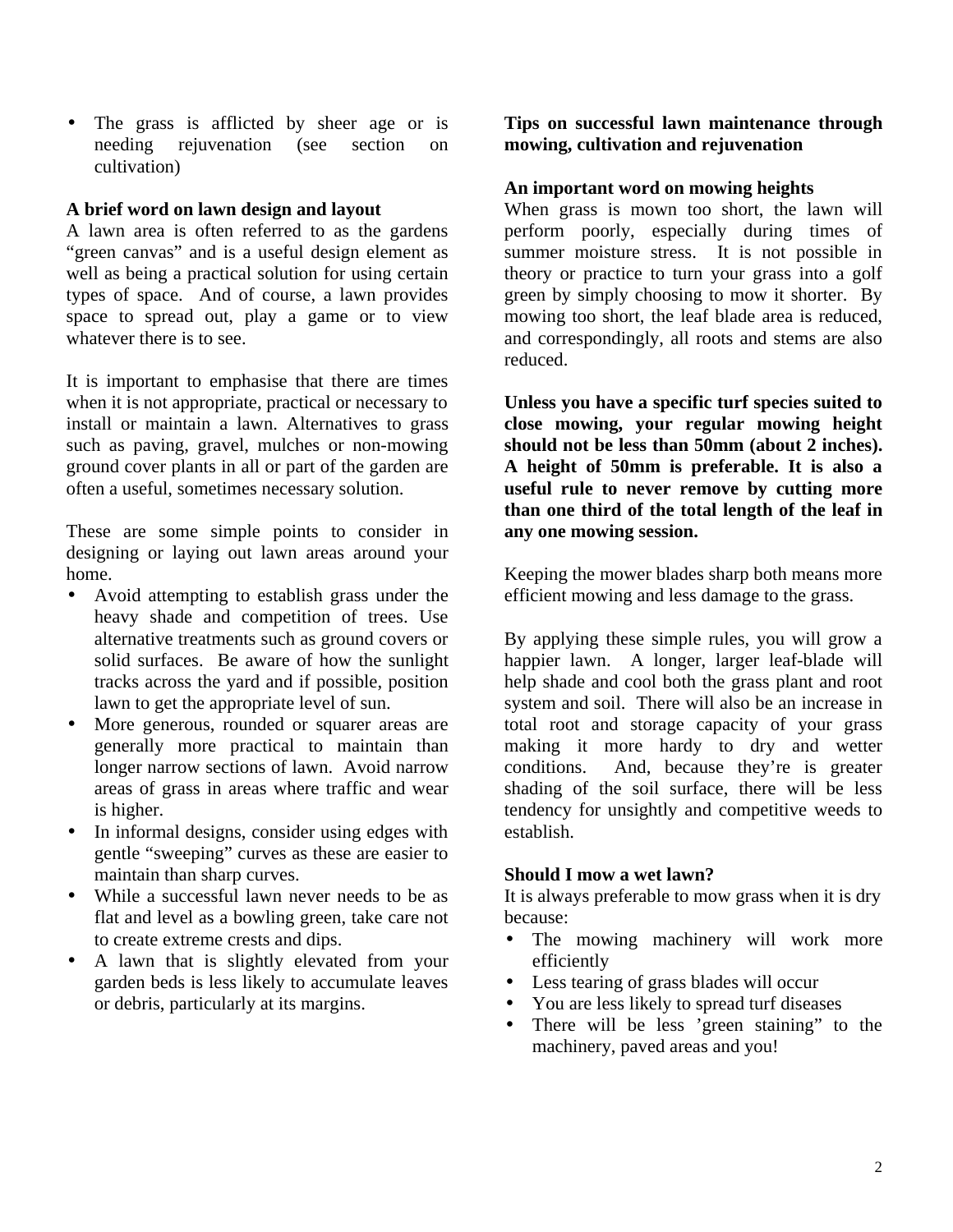#### **To catch or not to catch the grass clippings?**

There are no absolute rights or wrongs about removal of grass clippings when mowing. Provided that the cut grass is dry and evenly spread about the lawn, they will quickly dry and decompose to return as nutrients to the soil. Use your discretion. Certainly, remove the clippings if the grass laying on the surface is preventing sunlight reaching the lawn.

Remember, if you constantly remove clippings from the lawn, you will need to feed it more.

Consider fitting the  $Eco - 500$ 's mulching mowerblade to more thoroughly process this valuable source of organic matter for the good of the soil.

#### **What other cultivation does your lawn require?**

From time to time, your lawn will benefit from a little extra treatment to keep it strong and hardy. These are some general things you can do to improve and maintain your lawn:

## *Fertilising and pH*

Fertilisers can be either friend or foe. At worst, it is possible to apply too much which is more likely to tax the lawn. It will also be negative to the environment if excess nutrients run off into our catchment and waterways. It is preferable to fertilise a little and more often rather than in larger single doses. A formulated, balanced **slow-release** lawn food is ideal. Avoid fertilisers high in nitrogen unless you are treating a soil deficiency. Both organic and synthetic lawn foods are commercially available.

pH is a measurement describing levels of soil acidity or alkalinity. Whilst the total chemical processes within the soil are complex, simple soil analysis is possible. The correction of the soils pH can provide benefits to the lawn, particularly by ensuring that a balanced range and quantity of nutrients are available to the plants. Whilst the preference for grass is generally slightly acid (6.5) the range over which grasses function adequately is fairly wide, from pH 5.5 to 7.5. There are ways

to adjust soil pH such as the use of lime and acidifying substances. Seek the advice of a professional to assist you.

## Key tips:

- Only apply fertilisers on a lawn when the soil is damp (after rain is ideal)
- Water fertilisers in deeply and evenly.
- Never use more than the recommended application rates. Consider halving the application rate as domestic lawn seldom requires the recommended application rates.
- A maximum of two applications per year (spring and early autumn) is often adequate.
- Consider improving soil structure so plants can use nutrients more effectively. (see following sections)

#### *Removing excessive stem or thatch*

Over time, in some lawns, old organic material can build-up within the lawn. In extreme cases this material (called thatch), will result in less water penetration and reduce the physical space in which the grass can grow.

Low levels of thatch can be removed by first close mowing the lawn (one of the few times you would choose to lower your mower,) and teasing out and removal of the material with a stiff rake. For heavy thatch, a vertical scarifying machine may need to be hired or call in a contractor for the task. The machine will remove the thatch and also prune and divide the grass stems. This will rejuvenate them – much like pruning a shrub. Removal of thatch is best done in early spring or autumn. Light feeding and top-dressing with the appropriate soil (see below) can be done to coincide with thatch removal to give best results.

#### *Aeration*

Oxygen in the soil is essential for plant growth. When oxygen is depleted due to soil compaction or thatch, plant roots simply can not grow into the soil to get water and nutrients.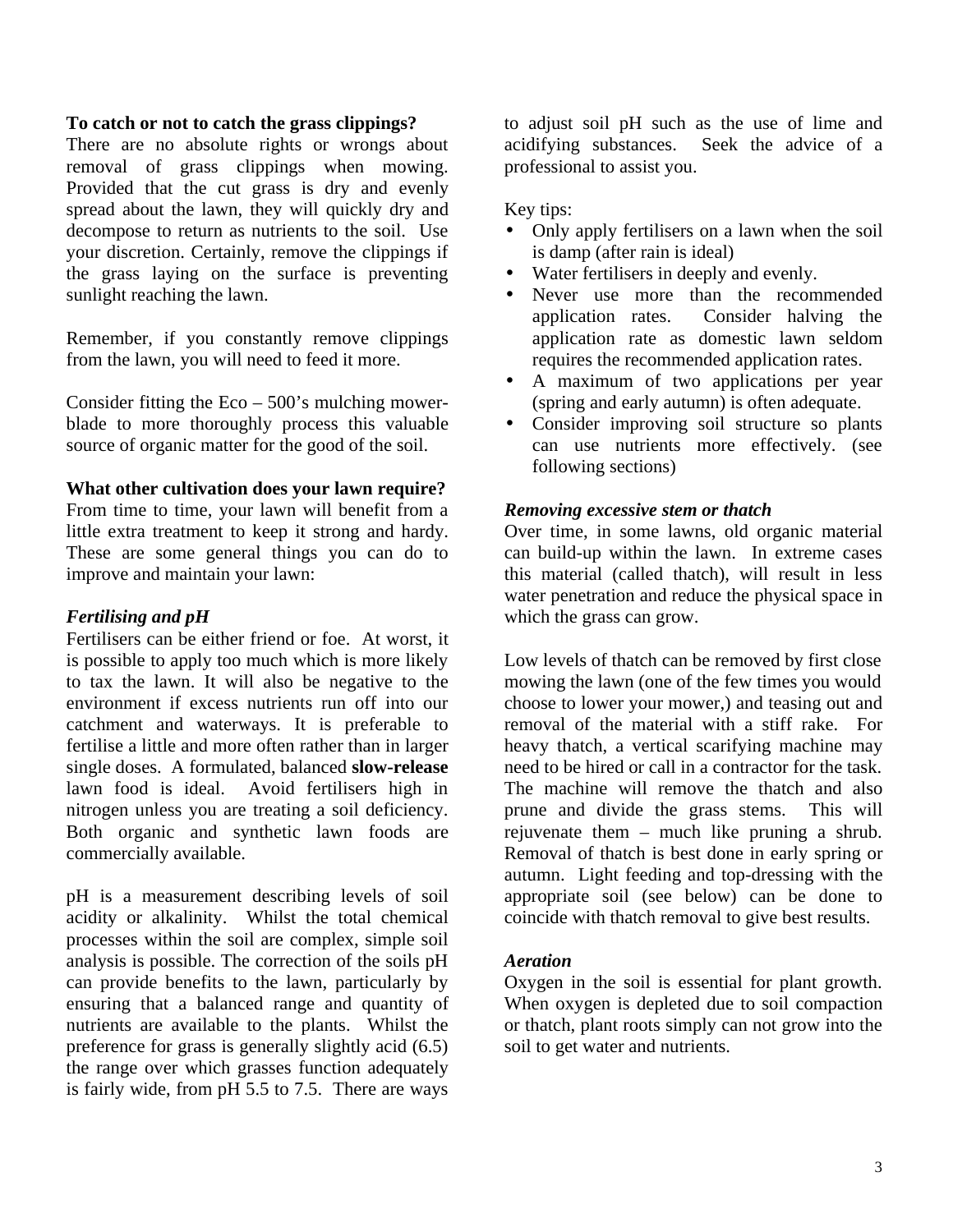Aeration encourages a deeper and more extensive root system assisting in hardiness and drought tolerance.

# **Key tips**

*Aeration can be achieved by:*

- Resting the ground from traffic for periods of time if compaction is slight.
- Aerating with a hand operated lawn coring fork or hollow tine which removes a long "plug" of soil and roots.
- Hiring in or arranging for a mechanical coring contractor to core the area.
- In extreme situations, the whole area may need re-digging or hoeing to incorporate soil improvements before re-sowing an appropriate grass.
- Avoid using the points of a fork to aerate the soil surface as this may increase compaction.

Once aerated, you may leave the area to recover or to be over-sown with seed and top-dressed with an appropriate soil to fill in the core holes. After aeration, it is an ideal time to feed and deep-water the lawn.

As in thatch removal, aeration is best done in spring or autumn.

# **Top-dressing**

Top dressing is applying a soil or "medium" evenly over the surface of an existing lawn. The area is prepared for top-dressing by firstly mowing the grass very low and removing excessive thatch material.

*Top-dressing is used to:*

- Smooth the surface of the lawn (a smoother surface is safer, quicker and easier to mow)
- Provide a place in which newly sown lawnseed can germinate
- Introduce soil to improve the texture, drainage or water holding capacity of the lawn.

Key tips:

- Generally, a sandy top-dressing soil is preferred.
- The soil should be free of weed seed.
- Incorporating soil-moisture retaining or wetting agents during top-dressing can be highly beneficial.
- New lawn seed can be sown first or mixed in the top-dressing soil.
- Apply the soil thinly and smooth or "smudge" the soil with the timber edge or hire a purposebuilt tool through your nursery, tool-hire or garden suppliers.
- Keep the area moist while seed germinates and grass re-establishes.

# **Tips on being "water wise"**

Water is essential to plant growth and increasingly a precious, costly and scarce resource. Domestic lawns rank as major users of water – but you can do some simple things to reduce your water-use.

Key tips:

- If watering is required, water thoroughly and deeply. Shallow, frequent watering will not "train" your grass to be hardy.
- It is preferable to water in the cool of early morning, well before the heat of the day. (think of it as a good drink before running the marathon – its less useful afterwards)
- If watering in the evening, see that it is cool and that the soil has also lost its warmth to lessen evaporation.
- Observe your lawns needs over periods of dry. Allow it to become quite dry before thoroughly watering again. A domestic lawn with a well developed root system should be able to cope for up to a week without water.
- Observe the weather. If it looks like rain is coming, wait that little extra time to see what happens. It may mean saving thousands of litres per year.
- The use of moisture saving agents (e.g. water absorbing crystals) can increase the water available to the lawn.